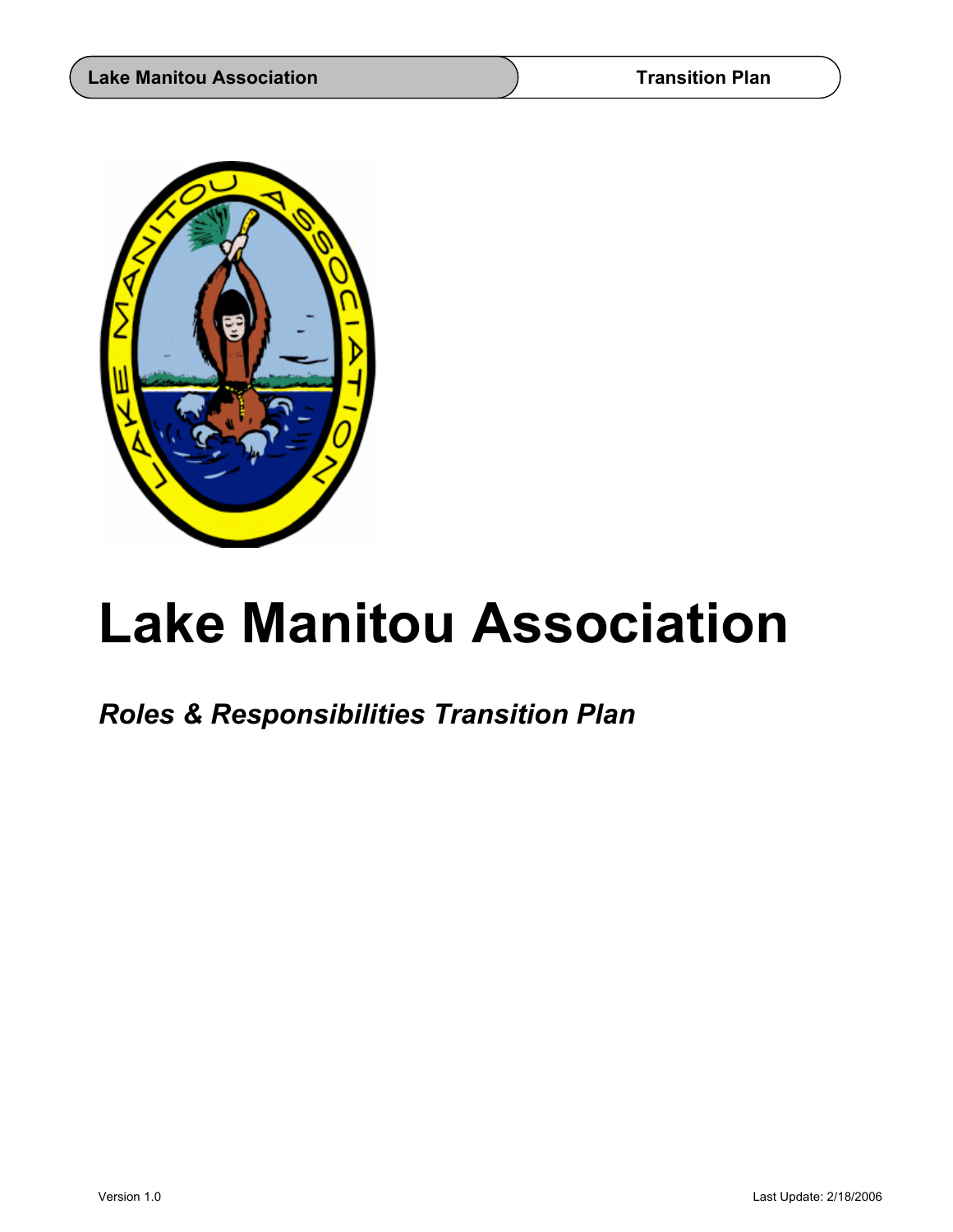**Date: \_\_\_\_\_\_\_\_\_\_\_**

**Transitioning Person's Information:**

| Name:                |                                                           |  |
|----------------------|-----------------------------------------------------------|--|
| <b>Phone Number:</b> | <u> 1980 - John Stone, Amerikaansk politiker (* 1900)</u> |  |
| Role:                |                                                           |  |
| Last Day in role:    |                                                           |  |

**Replacement Person's Information:**

| Name:                     |                                               |  |
|---------------------------|-----------------------------------------------|--|
| <b>Phone Number:</b>      | <u> 1989 - Andrea Andrew Maria (h. 1989).</u> |  |
| Role:                     |                                               |  |
| <b>First Day in role:</b> |                                               |  |

#### **Lake Role:**

| President                                   |
|---------------------------------------------|
| Vice-President                              |
| Secretary                                   |
| Treasurer                                   |
| Board Member                                |
| <b>Chemical Control Committee</b>           |
| Enforcement Committee                       |
| Enforcement Officer                         |
| Garage Sale Committee                       |
| Garrison Road Beautification Committee      |
| Minutes Distribution                        |
| <b>Structural Control Committee</b>         |
| Web Site Support                            |
| Weed Control / Weed Cutting / Weed Spraying |
| Welcoming / Public Relations Committee      |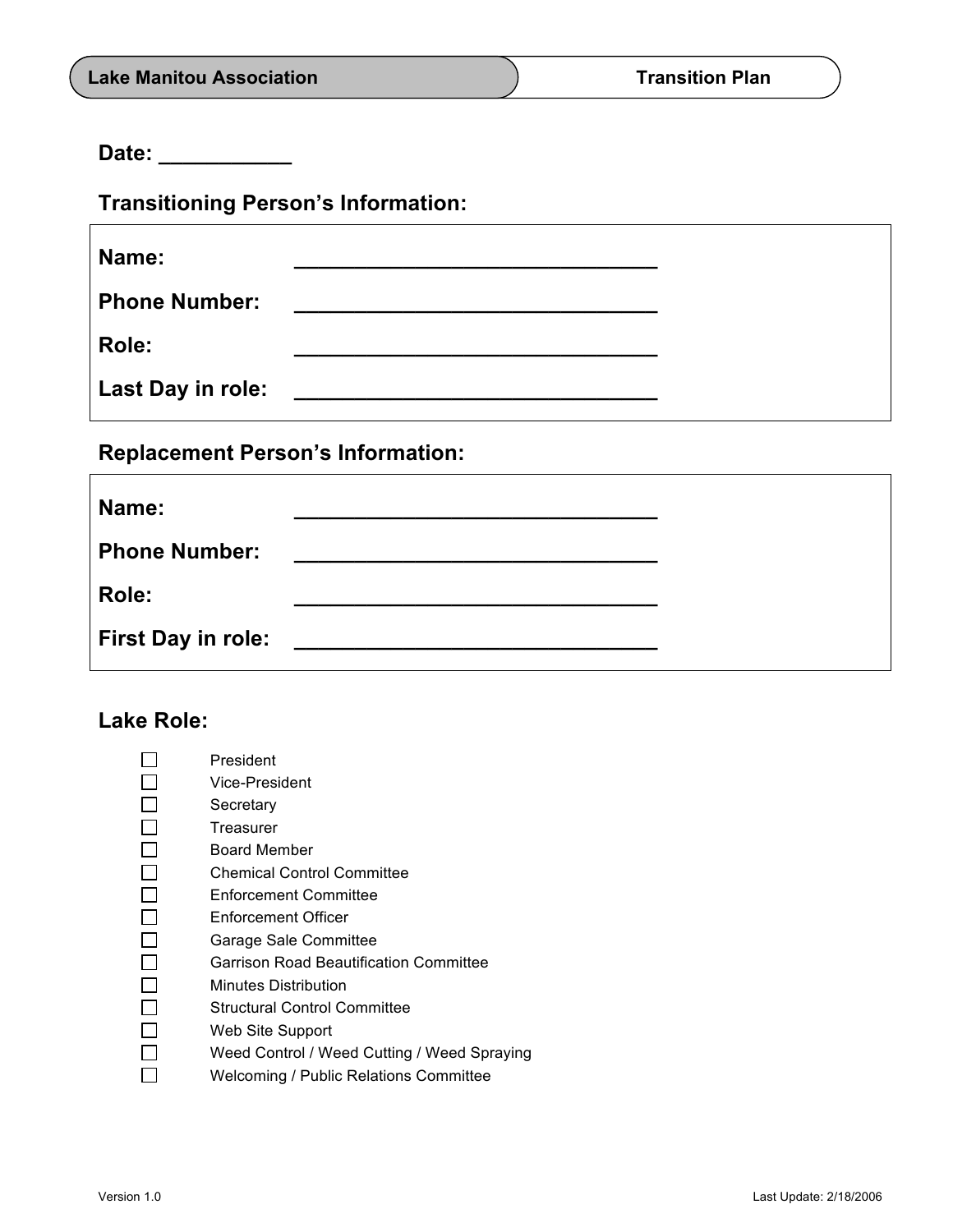Lake Manitou Board Representative **Replacement Person** 

| <b>Lake Manitou Association</b> | <b>Transition Plan</b> |
|---------------------------------|------------------------|
|---------------------------------|------------------------|

### **Key Dates:**

Use this section to describe any "key dates" associated with the role being transitioned.

| <b>Activity</b> | <b>Description</b> | <b>Date</b> |
|-----------------|--------------------|-------------|
|                 |                    |             |
|                 |                    |             |
|                 |                    |             |
|                 |                    |             |

| Role/Responsibil<br>ity | Importance of<br>Transition:<br>$High = 10$<br>$Low = 1$ | Others working with<br>you on this item: | <b>Recipient of this</b><br>service/activity: | <b>Commitments:</b> | <b>Target Date</b> | <b>Transferred to</b><br>replacement: |
|-------------------------|----------------------------------------------------------|------------------------------------------|-----------------------------------------------|---------------------|--------------------|---------------------------------------|
|                         |                                                          |                                          |                                               |                     | x/x/xx             |                                       |
|                         |                                                          |                                          |                                               |                     | x/x/xx             |                                       |
|                         |                                                          |                                          |                                               |                     | x/x/xx             |                                       |
|                         |                                                          |                                          |                                               |                     | x/x/xx             |                                       |
|                         |                                                          |                                          |                                               |                     | x/x/xx             |                                       |
|                         |                                                          |                                          |                                               |                     | x/x/xx             |                                       |
|                         |                                                          |                                          |                                               |                     | x/x/xx             |                                       |
|                         |                                                          |                                          |                                               |                     | x/x/xx             |                                       |
|                         |                                                          |                                          |                                               |                     | x/x/xx             |                                       |
|                         |                                                          |                                          |                                               |                     | x/x/xx             |                                       |
|                         |                                                          |                                          |                                               |                     | x/x/xx             |                                       |
|                         |                                                          |                                          |                                               |                     | x/x/xx             |                                       |
|                         |                                                          |                                          |                                               |                     | x/x/xx             |                                       |
|                         |                                                          |                                          |                                               |                     | x/x/xx             |                                       |
|                         |                                                          |                                          |                                               |                     | x/x/xx             |                                       |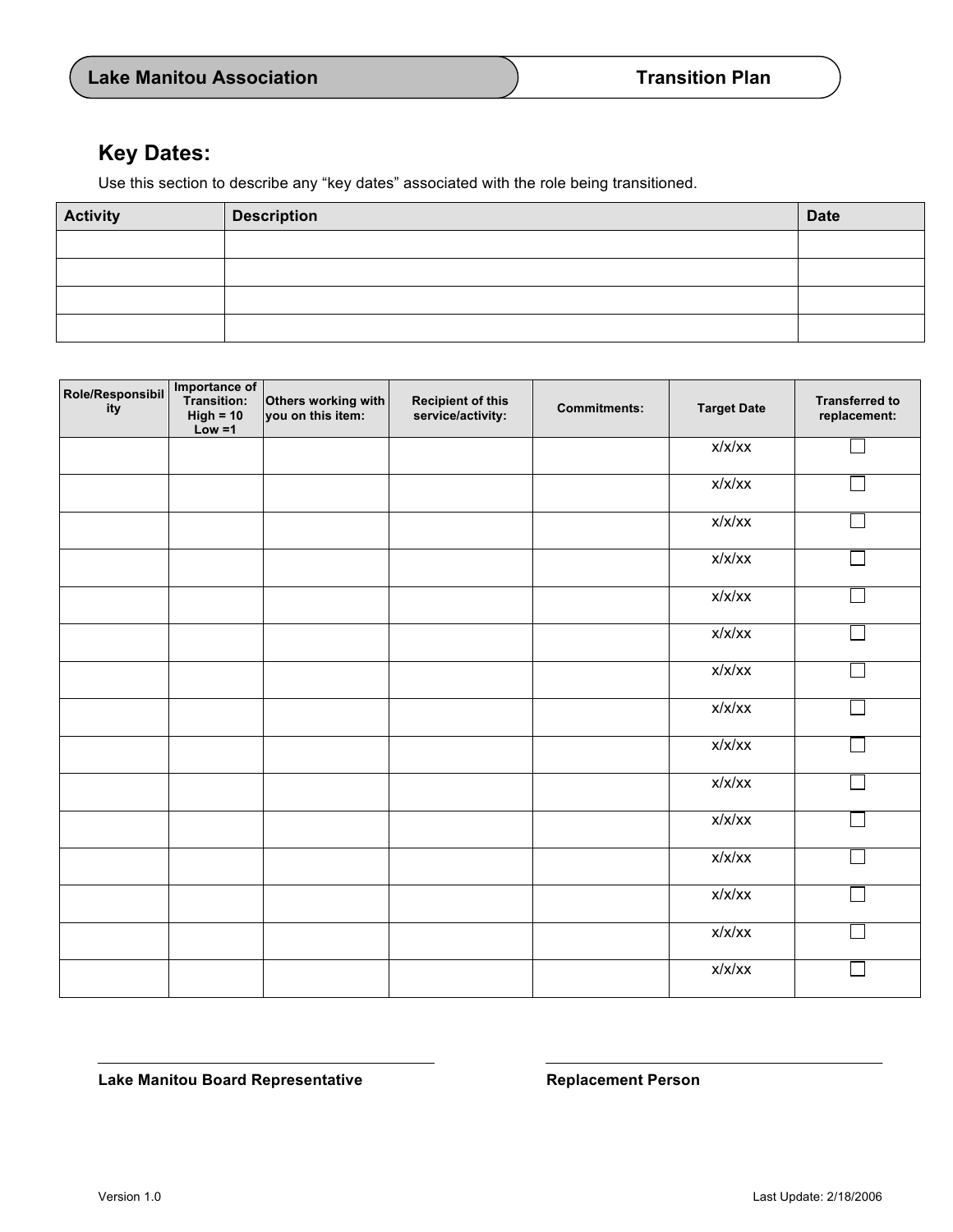## **Transition Follow-up**

**Date: \_\_\_\_\_\_\_\_\_\_\_**

| <b>Roles &amp; Responsibilities One Month Evaluation</b> |                                                                |  |  |  |
|----------------------------------------------------------|----------------------------------------------------------------|--|--|--|
|                                                          | Review the Transition Plan prior to answering these questions: |  |  |  |

| Do you understand you new role(s) and responsibilities?                   |
|---------------------------------------------------------------------------|
|                                                                           |
|                                                                           |
|                                                                           |
|                                                                           |
|                                                                           |
|                                                                           |
|                                                                           |
| Did you assume other roles & responsibilities not on the Transition Plan? |
| If so, please list them below:                                            |
|                                                                           |
|                                                                           |
|                                                                           |
|                                                                           |
|                                                                           |
|                                                                           |
|                                                                           |
| What areas do you feel you need further explanation or training in?       |
|                                                                           |
|                                                                           |
|                                                                           |
|                                                                           |
|                                                                           |
| For the next time, what went well & what did not go so well?              |
|                                                                           |
|                                                                           |
|                                                                           |
|                                                                           |
|                                                                           |
|                                                                           |

Lake Manitou Board Representative **Replacement Person**